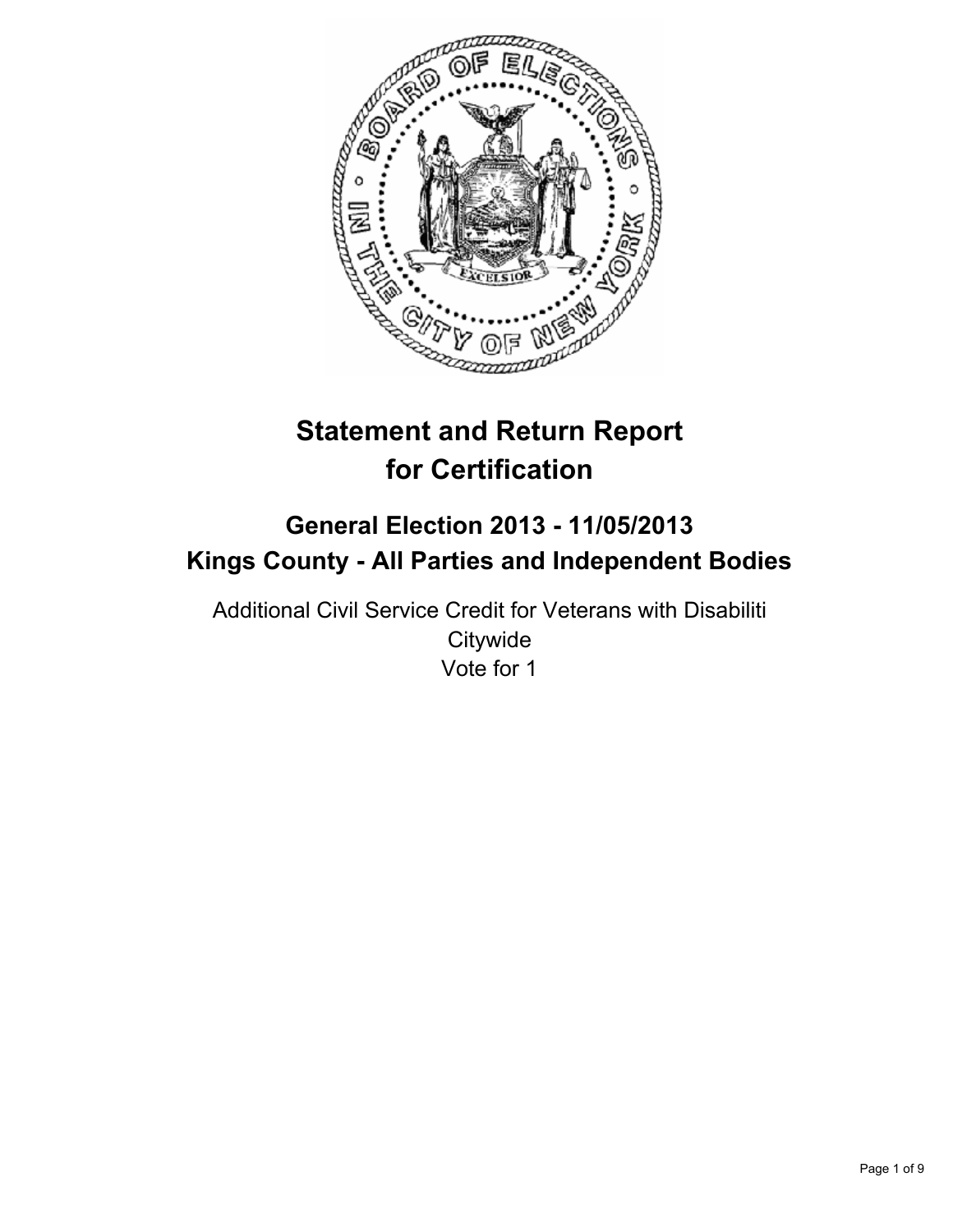

| <b>PUBLIC COUNTER</b>                                    | 18,152 |
|----------------------------------------------------------|--------|
| <b>EMERGENCY</b>                                         | 7      |
| ABSENTEE/MILITARY                                        | 476    |
| <b>FEDERAL</b>                                           | 0      |
| SPECIAL PRESIDENTIAL                                     | 0      |
| AFFIDAVIT                                                | 199    |
| <b>Total Ballots</b>                                     | 18,834 |
| Less - Inapplicable Federal/Special Presidential Ballots | 0      |
| <b>Total Applicable Ballots</b>                          | 18,834 |
| <b>YES</b>                                               | 9,498  |
| <b>NO</b>                                                | 1,947  |
| <b>Total Votes</b>                                       | 11,445 |
| Unrecorded                                               | 7,389  |

### **Assembly District 42**

| <b>PUBLIC COUNTER</b>                                    | 17,221 |
|----------------------------------------------------------|--------|
| <b>EMERGENCY</b>                                         | 2      |
| ABSENTEE/MILITARY                                        | 314    |
| <b>FEDERAL</b>                                           | 0      |
| <b>SPECIAL PRESIDENTIAL</b>                              | 0      |
| AFFIDAVIT                                                | 292    |
| <b>Total Ballots</b>                                     | 17,829 |
| Less - Inapplicable Federal/Special Presidential Ballots | 0      |
| <b>Total Applicable Ballots</b>                          | 17,829 |
| <b>YES</b>                                               | 8,521  |
| <b>NO</b>                                                | 1,097  |
| <b>Total Votes</b>                                       | 9,618  |
| Unrecorded                                               | 8,211  |

| PUBLIC COUNTER                                           | 19,018 |
|----------------------------------------------------------|--------|
| <b>EMERGENCY</b>                                         | 0      |
| ABSENTEE/MILITARY                                        | 394    |
| <b>FEDERAL</b>                                           | 0      |
| SPECIAL PRESIDENTIAL                                     | 0      |
| AFFIDAVIT                                                | 244    |
| <b>Total Ballots</b>                                     | 19,656 |
| Less - Inapplicable Federal/Special Presidential Ballots | 0      |
| <b>Total Applicable Ballots</b>                          | 19,656 |
| <b>YES</b>                                               | 10,406 |
| <b>NO</b>                                                | 899    |
| <b>Total Votes</b>                                       | 11,305 |
| Unrecorded                                               | 8,351  |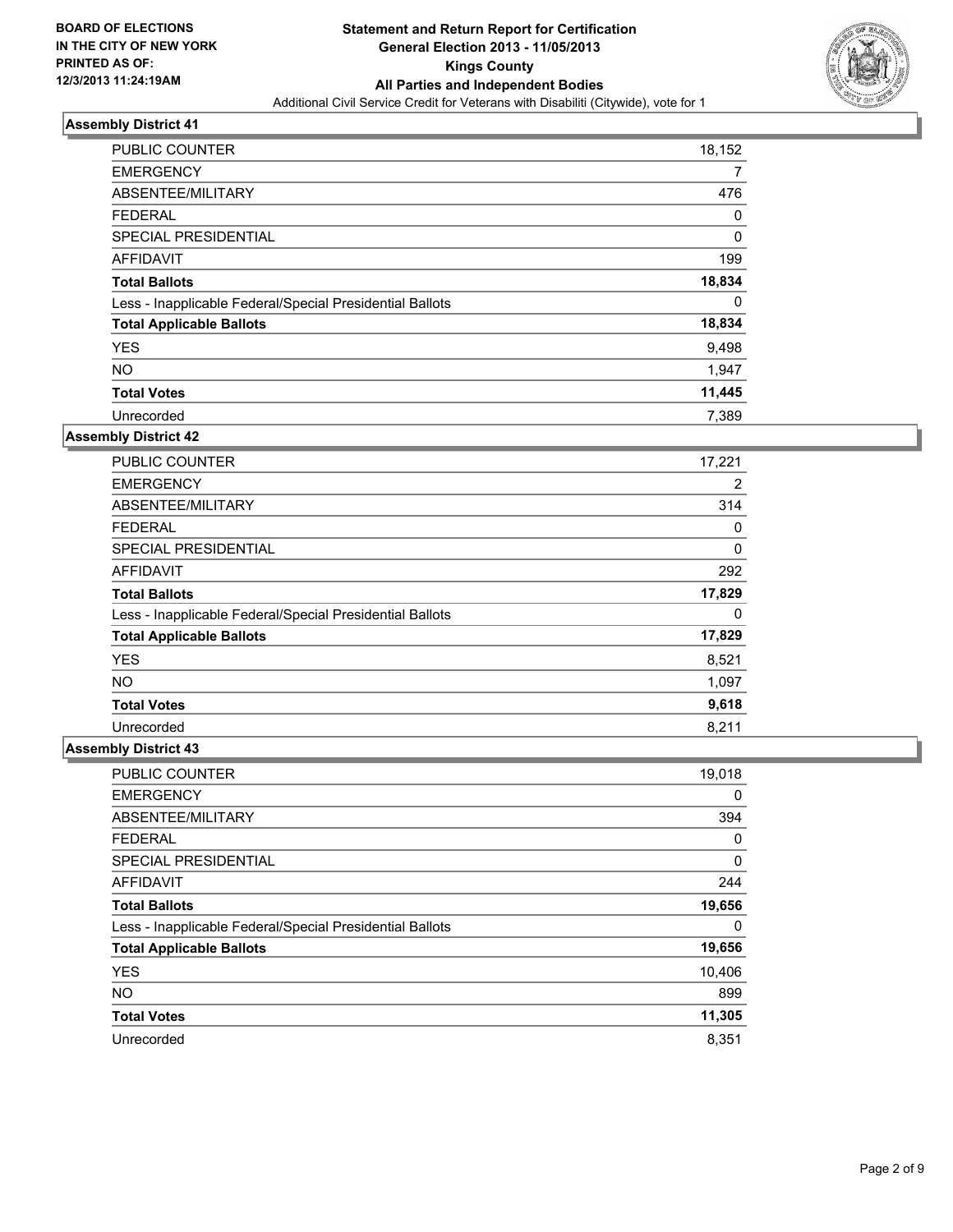

| <b>PUBLIC COUNTER</b>                                    | 21,572      |
|----------------------------------------------------------|-------------|
| <b>EMERGENCY</b>                                         | 0           |
| ABSENTEE/MILITARY                                        | 376         |
| <b>FEDERAL</b>                                           | 0           |
| SPECIAL PRESIDENTIAL                                     | $\mathbf 0$ |
| AFFIDAVIT                                                | 270         |
| <b>Total Ballots</b>                                     | 22,218      |
| Less - Inapplicable Federal/Special Presidential Ballots | 0           |
| <b>Total Applicable Ballots</b>                          | 22,218      |
| <b>YES</b>                                               | 13,473      |
| <b>NO</b>                                                | 2,277       |
| <b>Total Votes</b>                                       | 15,750      |
| Unrecorded                                               | 6,468       |

### **Assembly District 45**

| <b>PUBLIC COUNTER</b>                                    | 12,591 |
|----------------------------------------------------------|--------|
| <b>EMERGENCY</b>                                         | 1      |
| ABSENTEE/MILITARY                                        | 458    |
| <b>FEDERAL</b>                                           | 0      |
| SPECIAL PRESIDENTIAL                                     | 0      |
| AFFIDAVIT                                                | 161    |
| <b>Total Ballots</b>                                     | 13,211 |
| Less - Inapplicable Federal/Special Presidential Ballots | 0      |
| <b>Total Applicable Ballots</b>                          | 13,211 |
| <b>YES</b>                                               | 5,177  |
| <b>NO</b>                                                | 1,547  |
| <b>Total Votes</b>                                       | 6,724  |
| Unrecorded                                               | 6,487  |

| <b>PUBLIC COUNTER</b>                                    | 17,456 |
|----------------------------------------------------------|--------|
| <b>EMERGENCY</b>                                         | 14     |
| ABSENTEE/MILITARY                                        | 658    |
| <b>FEDERAL</b>                                           | 0      |
| SPECIAL PRESIDENTIAL                                     | 0      |
| AFFIDAVIT                                                | 185    |
| <b>Total Ballots</b>                                     | 18,313 |
| Less - Inapplicable Federal/Special Presidential Ballots | 0      |
| <b>Total Applicable Ballots</b>                          | 18,313 |
| <b>YES</b>                                               | 8,574  |
| <b>NO</b>                                                | 1,671  |
| <b>Total Votes</b>                                       | 10,245 |
| Unrecorded                                               | 8,068  |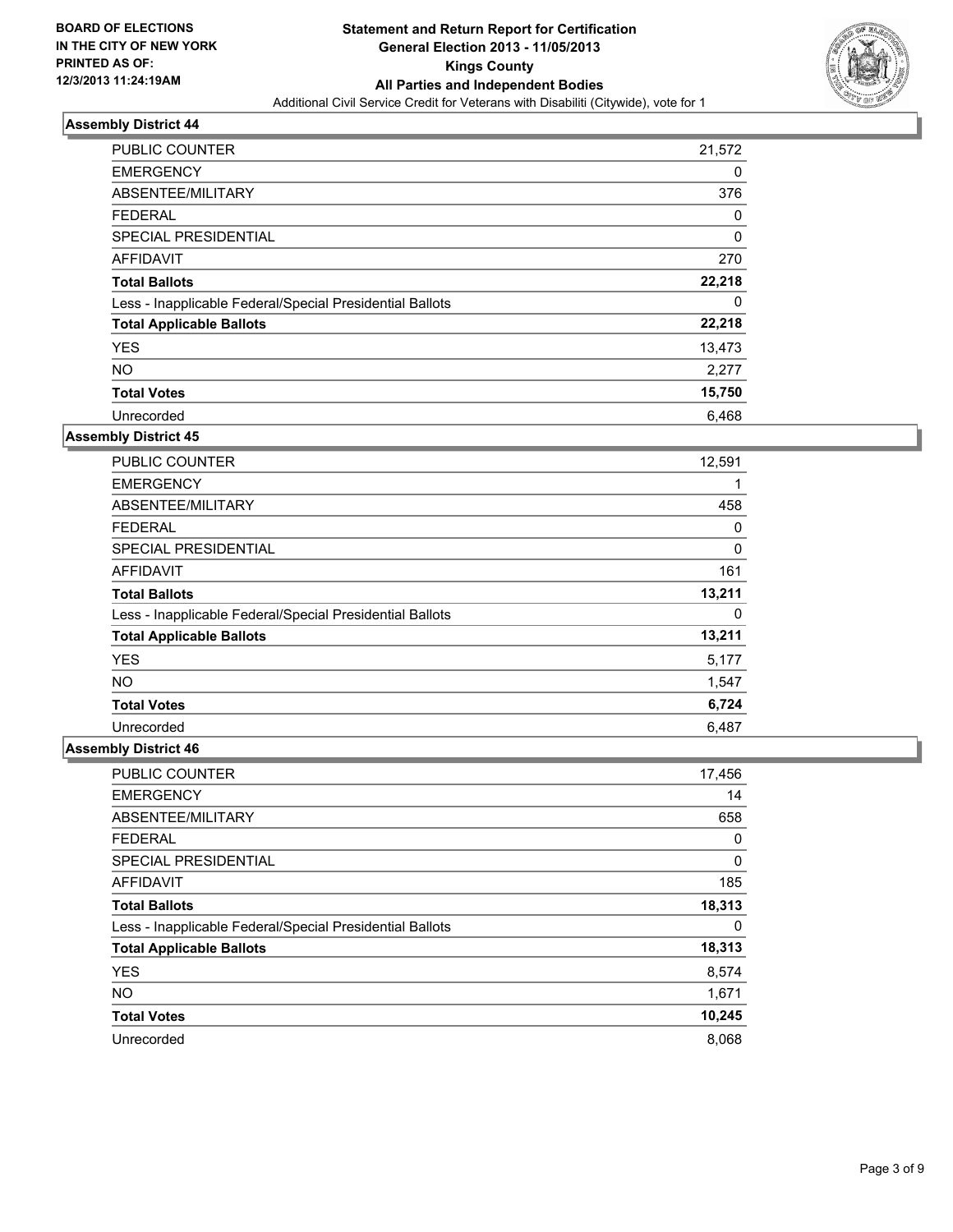

| <b>PUBLIC COUNTER</b>                                    | 9,699  |
|----------------------------------------------------------|--------|
| <b>EMERGENCY</b>                                         | 0      |
| ABSENTEE/MILITARY                                        | 374    |
| <b>FEDERAL</b>                                           | 0      |
| SPECIAL PRESIDENTIAL                                     | 0      |
| AFFIDAVIT                                                | 100    |
| <b>Total Ballots</b>                                     | 10,173 |
| Less - Inapplicable Federal/Special Presidential Ballots | 0      |
| <b>Total Applicable Ballots</b>                          | 10,173 |
| <b>YES</b>                                               | 4,501  |
| <b>NO</b>                                                | 943    |
| <b>Total Votes</b>                                       | 5,444  |
| Unrecorded                                               | 4.729  |

### **Assembly District 48**

| <b>PUBLIC COUNTER</b>                                    | 15,584 |
|----------------------------------------------------------|--------|
| <b>EMERGENCY</b>                                         | 0      |
| ABSENTEE/MILITARY                                        | 283    |
| <b>FEDERAL</b>                                           | 0      |
| <b>SPECIAL PRESIDENTIAL</b>                              | 0      |
| AFFIDAVIT                                                | 197    |
| <b>Total Ballots</b>                                     | 16,064 |
| Less - Inapplicable Federal/Special Presidential Ballots | 0      |
| <b>Total Applicable Ballots</b>                          | 16,064 |
| <b>YES</b>                                               | 5,362  |
| <b>NO</b>                                                | 2,785  |
| <b>Total Votes</b>                                       | 8,147  |
| Unrecorded                                               | 7,917  |

| <b>PUBLIC COUNTER</b>                                    | 7,584 |
|----------------------------------------------------------|-------|
| <b>EMERGENCY</b>                                         | 70    |
| ABSENTEE/MILITARY                                        | 209   |
| <b>FEDERAL</b>                                           | 0     |
| SPECIAL PRESIDENTIAL                                     | 0     |
| <b>AFFIDAVIT</b>                                         | 74    |
| <b>Total Ballots</b>                                     | 7,937 |
| Less - Inapplicable Federal/Special Presidential Ballots | 0     |
| <b>Total Applicable Ballots</b>                          | 7,937 |
| <b>YES</b>                                               | 3,860 |
| <b>NO</b>                                                | 846   |
| <b>Total Votes</b>                                       | 4,706 |
| Unrecorded                                               | 3,231 |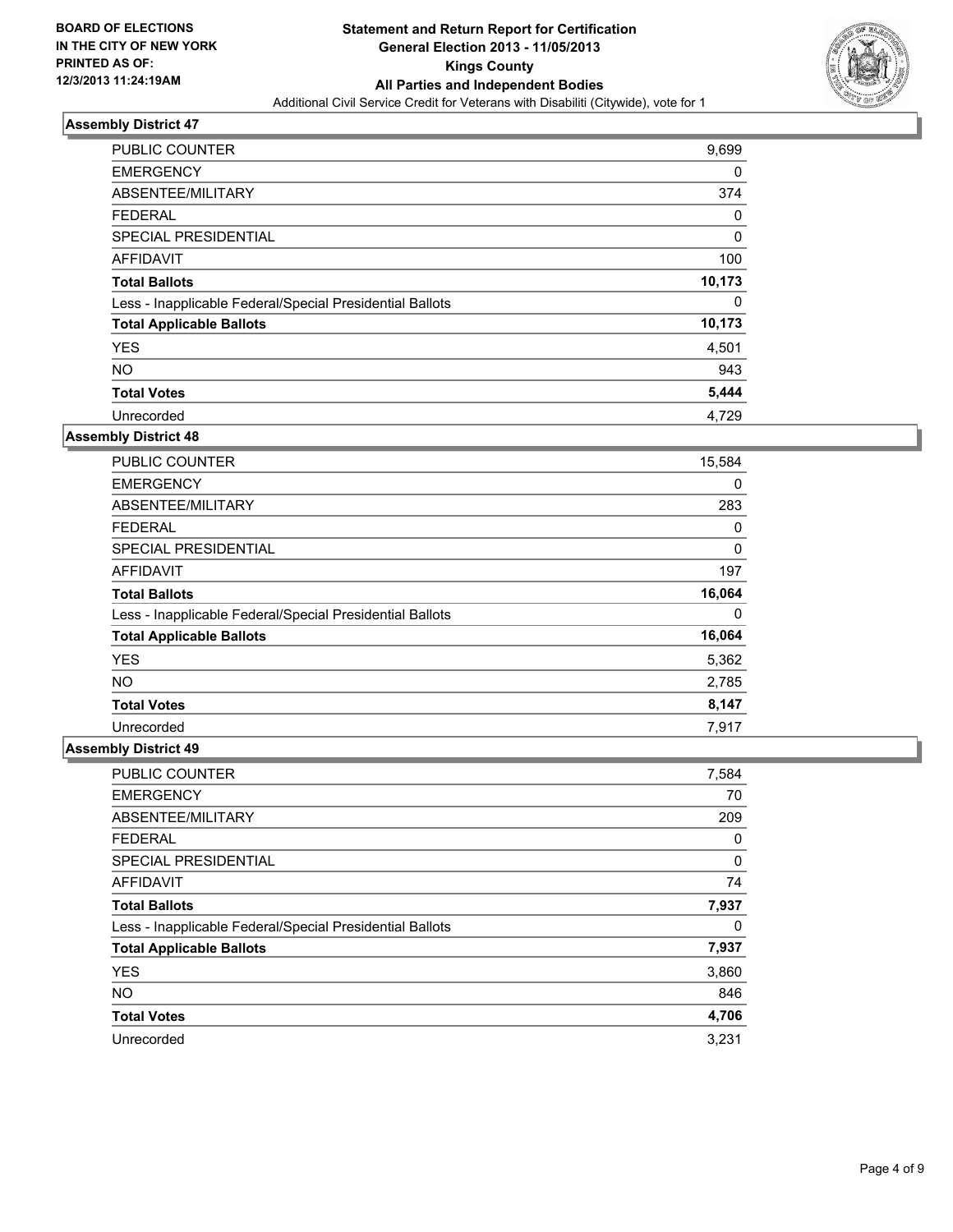

| PUBLIC COUNTER                                           | 15,157 |
|----------------------------------------------------------|--------|
| <b>EMERGENCY</b>                                         | 3      |
| ABSENTEE/MILITARY                                        | 179    |
| <b>FEDERAL</b>                                           | 0      |
| SPECIAL PRESIDENTIAL                                     | 0      |
| AFFIDAVIT                                                | 241    |
| <b>Total Ballots</b>                                     | 15,580 |
| Less - Inapplicable Federal/Special Presidential Ballots | 0      |
| <b>Total Applicable Ballots</b>                          | 15,580 |
| <b>YES</b>                                               | 7,733  |
| <b>NO</b>                                                | 1,259  |
| <b>Total Votes</b>                                       | 8,992  |
| Unrecorded                                               | 6,588  |

### **Assembly District 51**

| <b>PUBLIC COUNTER</b>                                    | 10,963 |
|----------------------------------------------------------|--------|
| <b>EMERGENCY</b>                                         | 1      |
| ABSENTEE/MILITARY                                        | 197    |
| <b>FEDERAL</b>                                           | 0      |
| SPECIAL PRESIDENTIAL                                     | 0      |
| AFFIDAVIT                                                | 163    |
| <b>Total Ballots</b>                                     | 11,324 |
| Less - Inapplicable Federal/Special Presidential Ballots | 0      |
| <b>Total Applicable Ballots</b>                          | 11,324 |
| <b>YES</b>                                               | 6,109  |
| NO.                                                      | 810    |
| <b>Total Votes</b>                                       | 6,919  |
| Unrecorded                                               | 4,405  |

| <b>PUBLIC COUNTER</b>                                    | 28,638 |
|----------------------------------------------------------|--------|
| <b>EMERGENCY</b>                                         | 1,017  |
| ABSENTEE/MILITARY                                        | 753    |
| <b>FEDERAL</b>                                           | 0      |
| SPECIAL PRESIDENTIAL                                     | 0      |
| <b>AFFIDAVIT</b>                                         | 376    |
| <b>Total Ballots</b>                                     | 30,784 |
| Less - Inapplicable Federal/Special Presidential Ballots | 0      |
| <b>Total Applicable Ballots</b>                          | 30,784 |
| <b>YES</b>                                               | 21,233 |
| <b>NO</b>                                                | 3,171  |
| <b>Total Votes</b>                                       | 24,404 |
| Unrecorded                                               | 6,380  |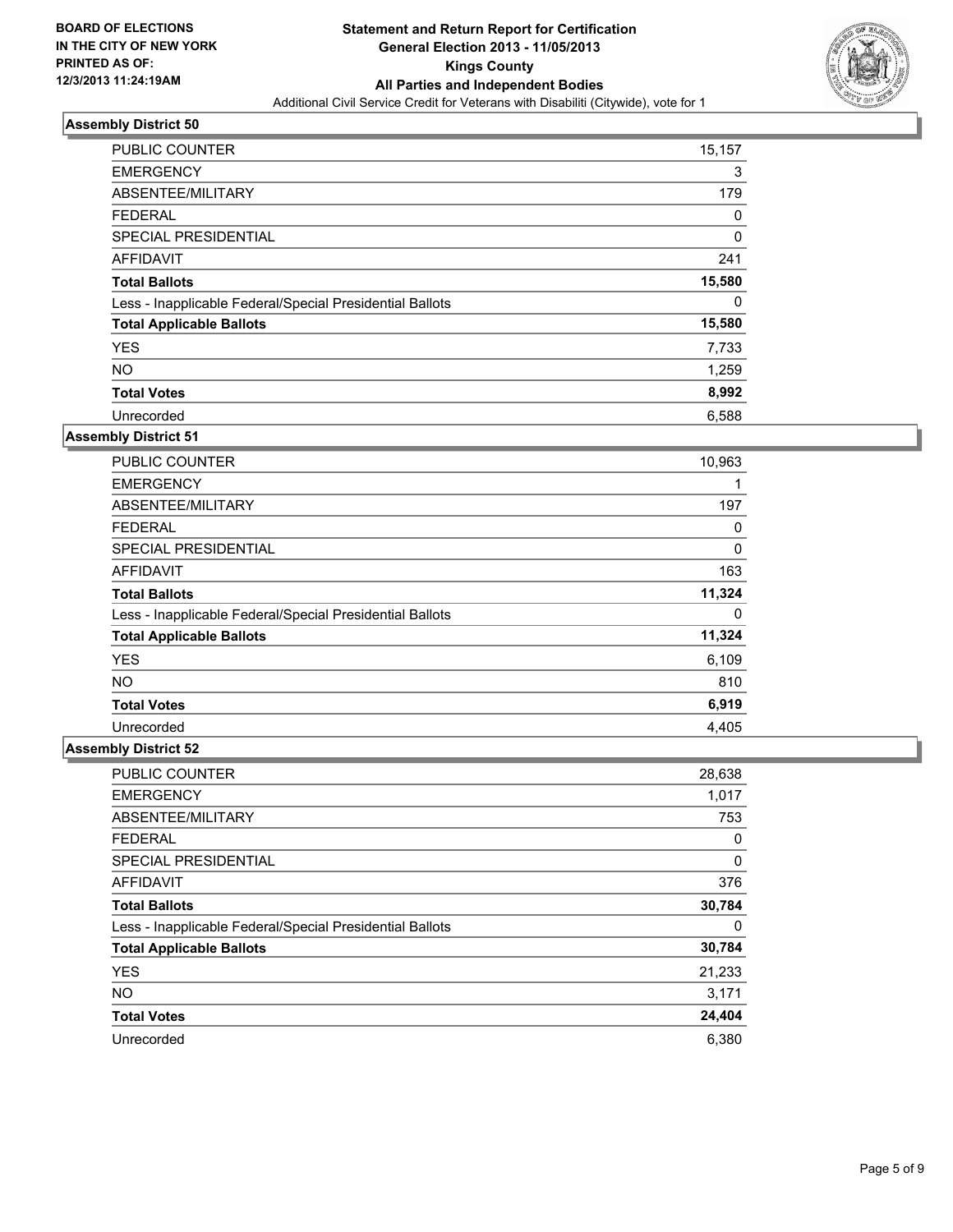

| <b>PUBLIC COUNTER</b>                                    | 12,315      |
|----------------------------------------------------------|-------------|
| <b>EMERGENCY</b>                                         | 53          |
| ABSENTEE/MILITARY                                        | 124         |
| <b>FEDERAL</b>                                           | 0           |
| SPECIAL PRESIDENTIAL                                     | $\mathbf 0$ |
| AFFIDAVIT                                                | 214         |
| <b>Total Ballots</b>                                     | 12,706      |
| Less - Inapplicable Federal/Special Presidential Ballots | 0           |
| <b>Total Applicable Ballots</b>                          | 12,706      |
| <b>YES</b>                                               | 5,866       |
| <b>NO</b>                                                | 620         |
| <b>Total Votes</b>                                       | 6,486       |
| Unrecorded                                               | 6,220       |

### **Assembly District 54**

| <b>PUBLIC COUNTER</b>                                    | 9,847  |
|----------------------------------------------------------|--------|
| <b>EMERGENCY</b>                                         | 16     |
| ABSENTEE/MILITARY                                        | 107    |
| <b>FEDERAL</b>                                           | 0      |
| <b>SPECIAL PRESIDENTIAL</b>                              | 0      |
| AFFIDAVIT                                                | 190    |
| <b>Total Ballots</b>                                     | 10,160 |
| Less - Inapplicable Federal/Special Presidential Ballots | 0      |
| <b>Total Applicable Ballots</b>                          | 10,160 |
| <b>YES</b>                                               | 4,988  |
| <b>NO</b>                                                | 452    |
| <b>Total Votes</b>                                       | 5,440  |
| Unrecorded                                               | 4,720  |

| <b>PUBLIC COUNTER</b>                                    | 13,948 |
|----------------------------------------------------------|--------|
| <b>EMERGENCY</b>                                         | 2      |
| ABSENTEE/MILITARY                                        | 192    |
| <b>FEDERAL</b>                                           | 0      |
| SPECIAL PRESIDENTIAL                                     | 0      |
| AFFIDAVIT                                                | 235    |
| <b>Total Ballots</b>                                     | 14,377 |
| Less - Inapplicable Federal/Special Presidential Ballots | 0      |
| <b>Total Applicable Ballots</b>                          | 14,377 |
| <b>YES</b>                                               | 7,222  |
| <b>NO</b>                                                | 538    |
| <b>Total Votes</b>                                       | 7,760  |
| Unrecorded                                               | 6,617  |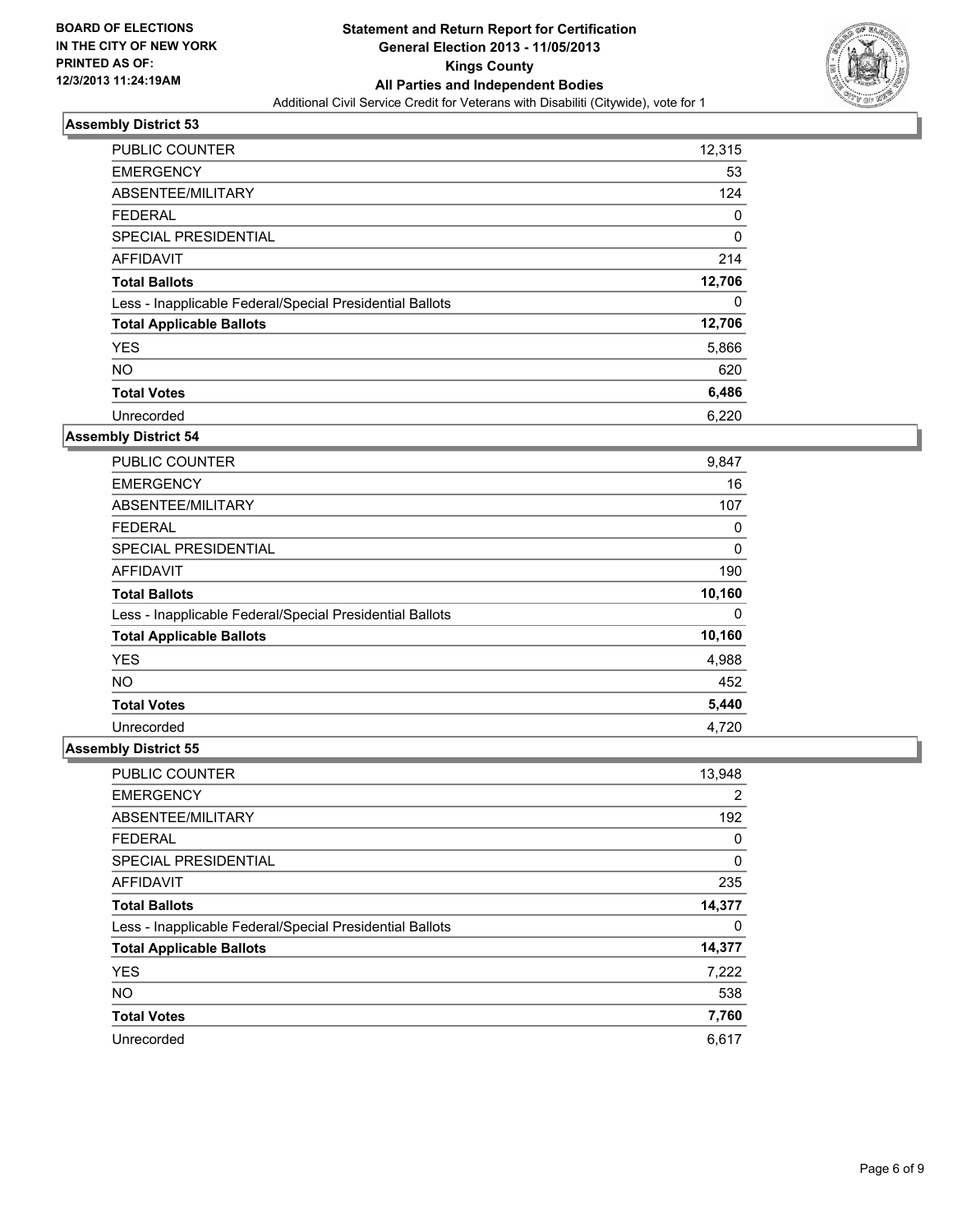

| <b>PUBLIC COUNTER</b>                                    | 17,641 |
|----------------------------------------------------------|--------|
| <b>EMERGENCY</b>                                         | 30     |
| ABSENTEE/MILITARY                                        | 223    |
| <b>FEDERAL</b>                                           | 0      |
| SPECIAL PRESIDENTIAL                                     | 0      |
| AFFIDAVIT                                                | 263    |
| <b>Total Ballots</b>                                     | 18,157 |
| Less - Inapplicable Federal/Special Presidential Ballots | 0      |
| <b>Total Applicable Ballots</b>                          | 18,157 |
| <b>YES</b>                                               | 10,352 |
| <b>NO</b>                                                | 824    |
| <b>Total Votes</b>                                       | 11,176 |
| Unrecorded                                               | 6,981  |

### **Assembly District 57**

| <b>PUBLIC COUNTER</b>                                    | 24,525 |
|----------------------------------------------------------|--------|
| <b>EMERGENCY</b>                                         | 122    |
| ABSENTEE/MILITARY                                        | 573    |
| <b>FEDERAL</b>                                           | 0      |
| SPECIAL PRESIDENTIAL                                     | 0      |
| AFFIDAVIT                                                | 410    |
| <b>Total Ballots</b>                                     | 25,630 |
| Less - Inapplicable Federal/Special Presidential Ballots | 0      |
| <b>Total Applicable Ballots</b>                          | 25,630 |
| <b>YES</b>                                               | 16,402 |
| <b>NO</b>                                                | 1,421  |
| <b>Total Votes</b>                                       | 17,823 |
| Unrecorded                                               | 7,807  |

| PUBLIC COUNTER                                           | 19,411 |
|----------------------------------------------------------|--------|
| <b>EMERGENCY</b>                                         |        |
| ABSENTEE/MILITARY                                        | 359    |
| <b>FEDERAL</b>                                           | 0      |
| SPECIAL PRESIDENTIAL                                     | 0      |
| AFFIDAVIT                                                | 287    |
| <b>Total Ballots</b>                                     | 20,058 |
| Less - Inapplicable Federal/Special Presidential Ballots | 0      |
| <b>Total Applicable Ballots</b>                          | 20,058 |
| <b>YES</b>                                               | 9,430  |
| <b>NO</b>                                                | 651    |
| <b>Total Votes</b>                                       | 10,081 |
| Unrecorded                                               | 9,977  |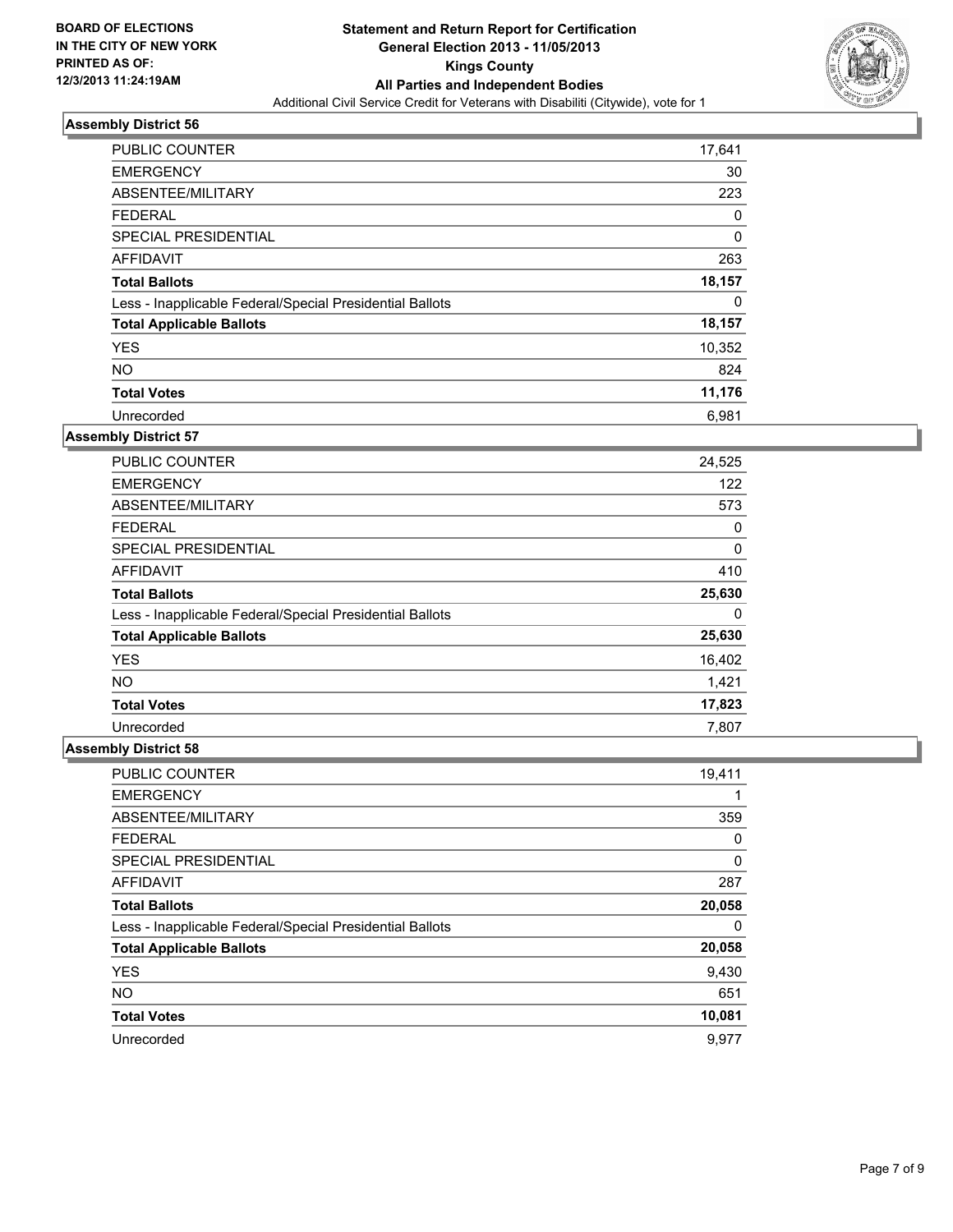

| PUBLIC COUNTER                                           | 19,786 |
|----------------------------------------------------------|--------|
| <b>EMERGENCY</b>                                         | 3      |
| ABSENTEE/MILITARY                                        | 339    |
| <b>FEDERAL</b>                                           | 0      |
| SPECIAL PRESIDENTIAL                                     | 0      |
| AFFIDAVIT                                                | 250    |
| <b>Total Ballots</b>                                     | 20,378 |
| Less - Inapplicable Federal/Special Presidential Ballots | 0      |
| <b>Total Applicable Ballots</b>                          | 20,378 |
| <b>YES</b>                                               | 10,505 |
| <b>NO</b>                                                | 1,344  |
| <b>Total Votes</b>                                       | 11,849 |
| Unrecorded                                               | 8,529  |

### **Assembly District 60**

| PUBLIC COUNTER                                           | 16,891 |
|----------------------------------------------------------|--------|
| <b>EMERGENCY</b>                                         | 11     |
| ABSENTEE/MILITARY                                        | 159    |
| <b>FEDERAL</b>                                           | 0      |
| <b>SPECIAL PRESIDENTIAL</b>                              | 0      |
| AFFIDAVIT                                                | 253    |
| <b>Total Ballots</b>                                     | 17,314 |
| Less - Inapplicable Federal/Special Presidential Ballots | 0      |
| <b>Total Applicable Ballots</b>                          | 17,314 |
| <b>YES</b>                                               | 8,641  |
| <b>NO</b>                                                | 604    |
| <b>Total Votes</b>                                       | 9,245  |
| Unrecorded                                               | 8,069  |

| <b>PUBLIC COUNTER</b>                                    | 4,721 |
|----------------------------------------------------------|-------|
| <b>EMERGENCY</b>                                         | 0     |
| ABSENTEE/MILITARY                                        | 118   |
| <b>FEDERAL</b>                                           | 0     |
| SPECIAL PRESIDENTIAL                                     | 0     |
| AFFIDAVIT                                                | 56    |
| <b>Total Ballots</b>                                     | 4,895 |
| Less - Inapplicable Federal/Special Presidential Ballots | 0     |
| <b>Total Applicable Ballots</b>                          | 4,895 |
| <b>YES</b>                                               | 2,966 |
| <b>NO</b>                                                | 637   |
| <b>Total Votes</b>                                       | 3,603 |
| Unrecorded                                               | 1,292 |